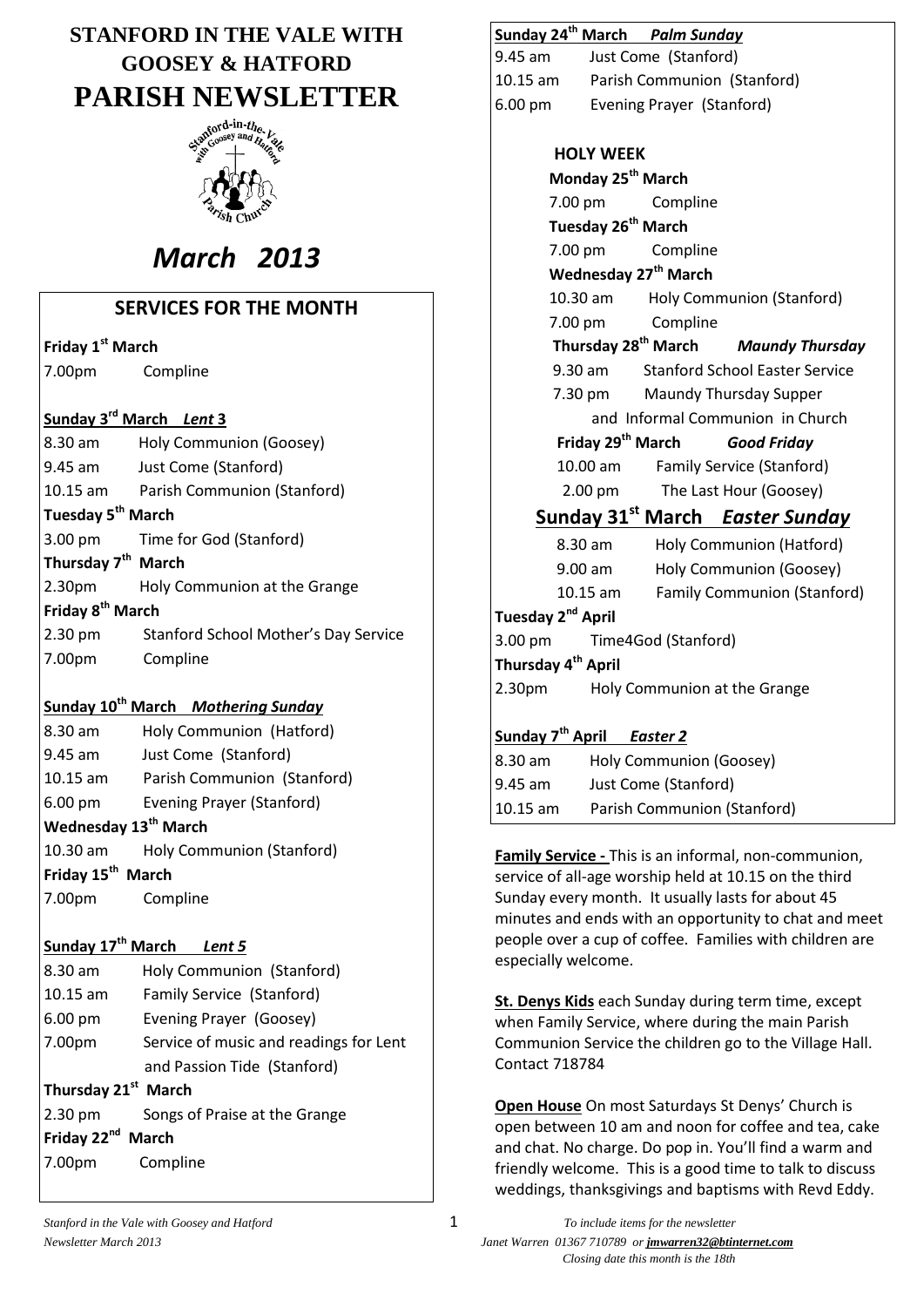#### **WHO'S WHO IN THE PARISH?**

| Priest-in-Charge               |             |  |  |  |
|--------------------------------|-------------|--|--|--|
| The Revd Paul Eddy             | 710267      |  |  |  |
| Assistant (part-time) Curate - |             |  |  |  |
| The Revd. Angela Gosden        | 01488 73996 |  |  |  |
| Wardens                        |             |  |  |  |
| Margaret Williams              | 710254      |  |  |  |
| Peter Gill                     | 718224      |  |  |  |
| <b>Licensed Lay Ministers</b>  |             |  |  |  |
| Mrs Jill Smith                 | 710473      |  |  |  |
| Mr Peter Stallabrass           | 710135      |  |  |  |
| <b>Verger</b>                  |             |  |  |  |
| Mrs Susan Mayall               |             |  |  |  |

### Dear Parishioners

Thank you so much for the very warm welcome Verity, the children and I have received to the Village. The numerous cards (and cakes!) dropped off to the Vicarage, as well as the large attendance at my Licensing Service on February 19<sup>th</sup> by villagers and members of the congregation have meant a great deal. My sincere thanks to you all.

It's looking like my first official month here as your Vicar will be full of variety. With five weddings at the church this Spring/Summer, and a Renewal of Wedding Vows, it will be a great joy to meet these couples, to prepare for their services, and in due course, to meet so many village families. Every Tuesday I shall be spending lunchtime/afternoon at the village school (including taking the Collective Worship), as well as spending time each week with our more senior citizens at The Grange.

After meeting various individuals and groups within the church, and various community leaders, I shall be starting my door to door visitation around the parish. From the positive feedback I have received from people saying they'd like me to 'call in', I suspect my timescale of visiting every home within the first few months may get extended a bit – but if that means meeting more people, getting to hear their stories, and being able to share why I am a Christian, why I believe God called me to be Vicar here, and something of His love for people, then that's great.

I very much look forward to meeting you. Do stop me in the street and say 'hello', or feel free to drop in any Saturday morning at St Deny's for our 'Open House', or call me at the Vicarage on 01367 710267.

Yours Paul

Revd Paul Eddy (Priest in Charge)

# **NEIGHBOURHOOD WATCH – Rogue Trader Warning.**

Oxfordshire Trading Standards Doorstep Crime Team is appealing for information on a Solar Panel company who have been cold calling in the South Oxfordshire and Vale of White Horse area.

The company are believed to be targeting elderly and vulnerable residents. Residents have been sold panels that are not approved and not necessary and told they can get money back from selling excess electricity to the grid.

To get money back from the government scheme, the panels must be installed by an approved MCS installer and a certificate supplied. (MCS Micro generation Certification Scheme)

Aggressive sales tactics have been used and some residents have been escorted to the bank to obtain funds to pay for the panels. The company has been reported operating in the Didcot, Wallingford, Wantage, Blewbury, Wootton, Letcombe Regis, Stanford in the Vale and Kennington areas.

If you have been the victim of cold callers or know of any elderly or vulnerable neighbours who have been sold unnecessary solar panels, please contact the Trading Standards Doorstep Crime Team on 0845 051 0845, option 2 or email [trading.standards@oxfordshire.gov.uk](mailto:trading.standards@oxfordshire.gov.uk) If you are interested in solar panels but want to be sure that you are using a reputable supplier approved by Trading Standards then call them on 0845 051 0845, or use the Which Magazine Local Supplier guide at [www.local.which.co.uk.](http://www.local.which.co.uk/)

Steve Munday

SITV Neighbourhood Watch Co-ordinator 01367 710152

# **Stanford in the Vale Scarecrow Trail**

You've probably noticed the Scarecrow Trail during the summer or maybe you've even taken part. The scarecrow trail has been organised for the past few years by the school fundraising committee. Unfortunately due to other commitments we will not be holding this event again and wondered if any other organisation/individual from the village wanted to take this annual project on?

The school fundraising committee would be happy to pass on our expertise/paperwork from previous years. If interested please speak to Karen on 718677,or contact the school.

**"Join in the fun at our RACE NIGHT" Stanford in the Vale Primary School Hall Saturday 2nd March** £10 ticket (inc meal) Adults only

Doors open 7.15p.m. 1st race 7.45p.m. Bar and Raffle available

Tickets and more info from Karen 07730987677 or the School Office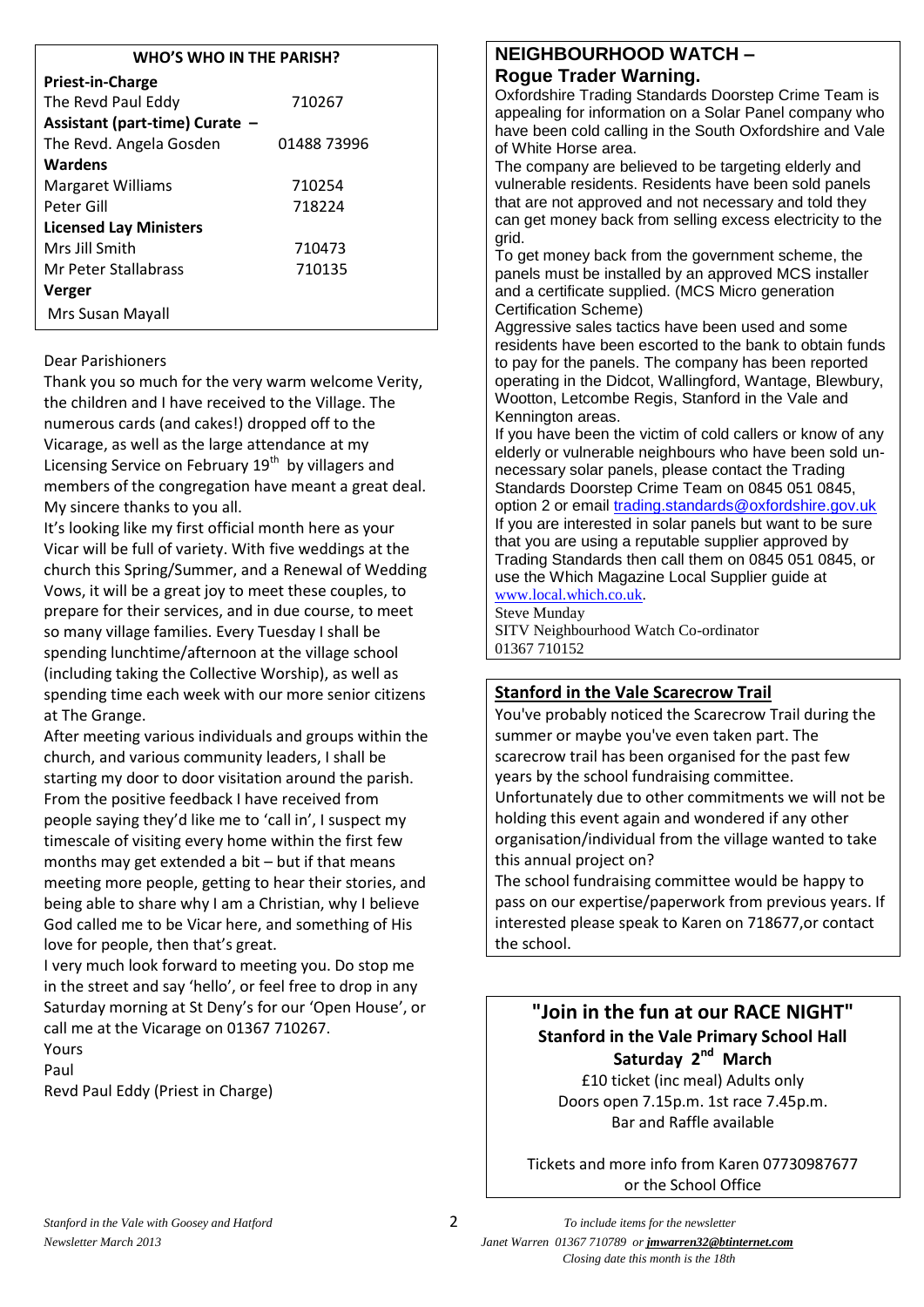**Parish Council Meeting** The next meeting is on **Wednesday 6th March2013 - 7.30 pm In the Large Village Hall** (Note new venue!) All Villagers welcome

**Stanford Art Group Monday 11th March 21013 At 7.15pm In the Village Hall.** Critique, Bring along a couple of paintings you would like to discuss. All welcome,visitors £3. For more info 01367 710754

### **STANFORD IN THE VALE AND DISTRICT LOCAL HISTORY SOCIETY** Tuesday, **12th March,**  at Stanford Village Hall, Small Hall Start time **7:45 p.m. DEBORAH HAYTER MA will be talking on "LOST VILLAGES OF OXFORDSHIRE"**

Deborah is a local historian of merit who lives in Charlton near Banbury. Her examples will be from the northern part of 'old' Oxfordshire. Visitors welcome (£2 entrance) Refreshments and raffle Further information: Contact Phil Morris, 01367 710285

Stanford Drama Group **Summer Production 2013 (July 11th –13th)** Auditions to be held on: **Tuesday 12th March** at **8.00pm to 10.00pm** at Stanford Village Hall **COME AND JOIN US! Acting • Set Building • Scenery Painting Wardrobe • Make up • Directing • Stage Management**

We are currently auditioning for this Summer's production and are looking for budding actors and behind the scenes production crew to join us. If you feel you have any talents you can offer the group we would love you to join us. Anyone interested in finding out more can contact Yvonne Child on 01367 710400 or John Smith on 01367 710494

### **THE UNIVERSITY OF THE THIRD AGE** Faringdon & District U3A **Thursday 14th March 2013** 2.30pm CORN EXCHANGE, FARINGDON Carl Boardman, MA, former County Archivist , will talk on "Foul Deeds and Suspicious Deaths around

Oxfordshire from the Middle Ages to the 19<sup>th</sup> Century" Further information from Sylvia Bowley (Chairman) 01367 241296

[www.FaringdonU3A.org.uk](http://www.faringdonu3a.org.uk/)

# **CHURCHYARD WORKING PARTY**

Can you spare an hour or two to help with a variety of jobs in the Churcyard?

**Saturday 16 th March 2013**

Just turn up any time from **9.30am** onwards Your contribution will be most welcome and it will help keep the churchyard in good order for the benefit of the whole village. Margaret Grant

### **Saturday 16th March Fairtrade Stall 10am – Noon St Denys Church**

We have a wide range of goods available; from chocolate treats, to tea and sugar, dried fruit, rice and olive oil - all fairly traded. If we don't have what you're looking for, we can order other Traidcraft products, and can also take regular orders; contact Zoë Williams [zoe.kay.williams@gmail.com](mailto:zoe.kay.williams@gmail.com) tel: 710705

### **Stanford in the Vale Allotment Holders Meeting**

A reminder that this meeting will take place on **Monday March 18th 2013 at 8 pm at the Horse and Jockey.** Hope to see you there.

# **STANFORD IN THE VALE**

**WOMEN'S INSTITUTE** will meet in the Village Hall at 7.30pm **Wednesday 20th March** Subject: Annual General Meeting

# **Saturday 23rd March**

**SuperHome Open Day 10am-2pm**

**4 St Denys Close, Stanford in the Vale** SuperHomes are older homes that have been refurbished for greater comfort, lower bills, and reduced emissions (93% less in this case). Come and find out about the technologies and also the challenges involved. Refills will be available (shampoo, laundry liquid, washing up liquid etc) - bring an empty bottle to fill. For details visit: [superhomes.org.uk/138](http://superhomes.org.uk/138) or call Pat or Zoë on 710705

# **Stanford in the Vale Village Hall Grand Quiz Night Saturday 23rd March**

£12 per team of 4 if prior notice given. Or £16.00 at the door, both including ploughman's Doors open at 7 for 7.30pm Bar and raffle Contact: J. Greenwood 01367 710578

*Newsletter March 2013 Janet Warren 01367 710789 or jmwarren32@btinternet.com Closing date this month is the 18th*